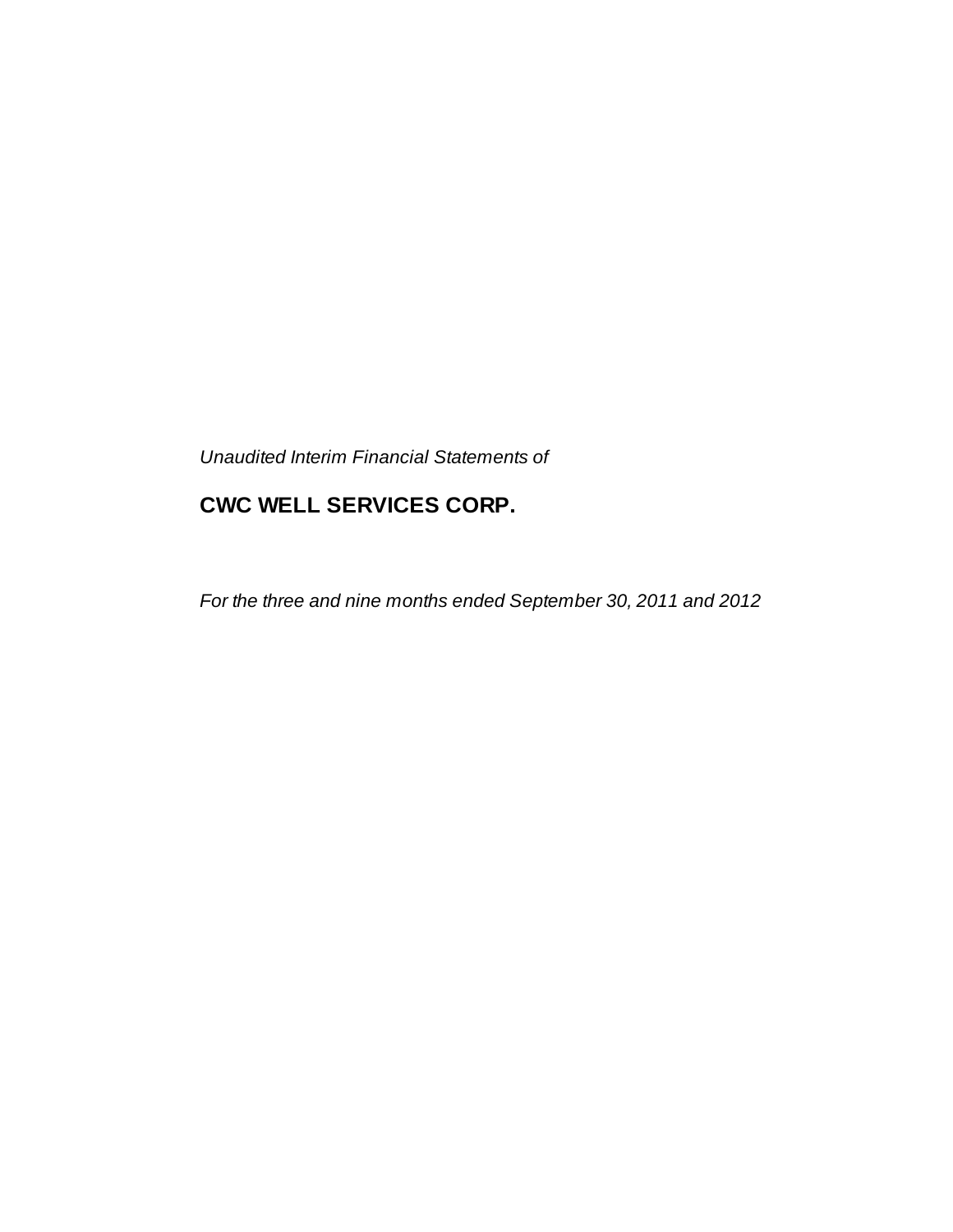### **STATEMENT OF FINANCIAL POSITION CWC Well Services Corp.**

*As at September 30, 2012 and December 31, 2011 (unaudited)*

|                                             |             | September 30, | December 31, |           |  |
|---------------------------------------------|-------------|---------------|--------------|-----------|--|
| in thousands of Canadian dollars            | <b>Note</b> | 2012          |              | 2011      |  |
|                                             |             |               |              |           |  |
| <b>ASSETS</b>                               |             |               |              |           |  |
| <b>Current assets</b>                       |             |               |              |           |  |
| Marketable securities                       |             | \$<br>39      | \$           | 43        |  |
| Accounts receivable                         |             | 18,044        |              | 28,850    |  |
| Loans to employees                          |             | 163           |              |           |  |
| Inventory                                   |             | 2,528         |              | 2,441     |  |
| Prepaid expenses and deposits               |             | 304           |              | 289       |  |
|                                             |             | 21,078        |              | 31,623    |  |
|                                             |             |               |              |           |  |
| <b>Property and equipment</b>               |             | 126,488       |              | 126,919   |  |
| Loans to employees                          |             |               |              | 160       |  |
| <b>Deferred tax asset</b>                   |             |               |              | 1,072     |  |
|                                             |             | \$<br>147,566 | \$           | 159,774   |  |
|                                             |             |               |              |           |  |
| <b>LIABILITIES AND SHAREHOLDERS' EQUITY</b> |             |               |              |           |  |
| <b>Current liabilities</b>                  |             |               |              |           |  |
| <b>Bank indebtedness</b>                    | 6           | \$<br>1,551   | \$           | 1,810     |  |
| Accounts payable and accrued liabilities    |             | 7,904         |              | 7,399     |  |
| Dividends payable                           | 7           | 2,518         |              |           |  |
| Current portion of long-term debt           | 6           | 4,645         |              | 8,377     |  |
|                                             |             | 16,618        |              | 17,586    |  |
|                                             |             |               |              |           |  |
| <b>Deferred tax liability</b>               |             | 334           |              |           |  |
| Long-term debt                              | 6           | 33,342        |              | 39,564    |  |
|                                             |             | 50,294        |              | 57,150    |  |
|                                             |             |               |              |           |  |
| <b>SHAREHOLDERS' EQUITY</b>                 |             |               |              |           |  |
| <b>Share capital</b>                        | 8           | 108,081       |              | 109,143   |  |
| <b>Contributed surplus</b>                  |             | 5,616         |              | 5,236     |  |
| <b>Deficit</b>                              |             | (16, 425)     |              | (11, 755) |  |
|                                             |             | 97,272        |              | 102,624   |  |
|                                             |             |               |              |           |  |
|                                             |             |               |              |           |  |
|                                             |             | 147,566<br>\$ | \$           | 159,774   |  |
|                                             |             |               |              |           |  |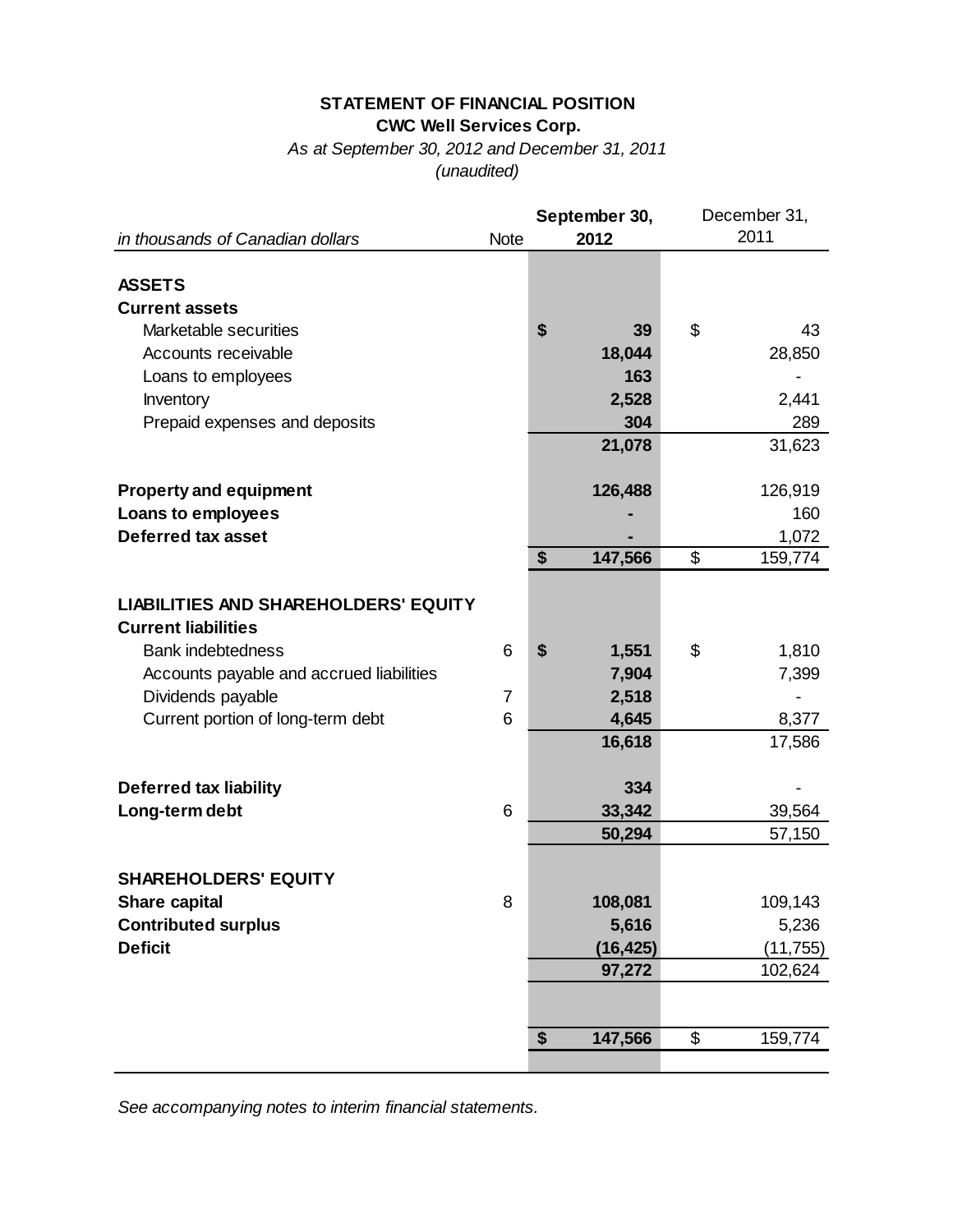#### **STATEMENT OF COMPREHENSIVE INCOME**

**CWC Well Services Corp.**

*For the three and nine months ended September 30, 2012 and 2011*

*(unaudited)*

|                                                 |             | Three Months Ended September 30, |        |              | Nine Months Ended September 30, |        |    |        |
|-------------------------------------------------|-------------|----------------------------------|--------|--------------|---------------------------------|--------|----|--------|
| in thousands of Canadian dollars                | <b>Note</b> |                                  | 2012   | 2011         |                                 | 2012   |    | 2011   |
| <b>REVENUE</b>                                  |             | \$                               | 26,887 | \$<br>31,224 | \$                              | 82,936 | \$ | 73,514 |
| <b>EXPENSES</b>                                 |             |                                  |        |              |                                 |        |    |        |
| Direct operating expenses                       |             |                                  | 17,197 | 19,143       |                                 | 54,462 |    | 46,006 |
| Selling and administrative expenses             |             |                                  | 3,342  | 3,940        |                                 | 10,476 |    | 9,658  |
| Stock based compensation                        |             |                                  | 201    | 185          |                                 | 603    |    | 651    |
| Finance costs                                   |             |                                  | 719    | 940          |                                 | 2,193  |    | 2,525  |
| Depreciation                                    |             |                                  | 3,624  | 3,818        |                                 | 10,595 |    | 10,097 |
| Loss on disposal of equipment                   |             |                                  | 35     | 16           |                                 | 142    |    | 51     |
| Unrealized (gain) loss on marketable securities |             |                                  | (5)    | 8            |                                 |        |    | 23     |
|                                                 |             |                                  | 25,113 | 28,050       |                                 | 78,476 |    | 69,011 |
| <b>NET INCOME BEFORE TAXES</b>                  |             |                                  | 1,774  | 3,174        |                                 | 4,460  |    | 4,503  |
| DEFERRED INCOME TAX EXPENSE                     |             |                                  | 519    |              |                                 | 1,406  |    |        |
|                                                 |             |                                  |        |              |                                 |        |    |        |
| NET INCOME AND COMPREHENSIVE INCOME             |             |                                  | 1,255  | 3,174        |                                 | 3,054  |    | 4,503  |
| <b>NET INCOME PER SHARE</b>                     |             |                                  |        |              |                                 |        |    |        |
| Basic and diluted earnings per share            | 9           |                                  | 0.01   | \$<br>0.02   | S                               | 0.02   | \$ | 0.03   |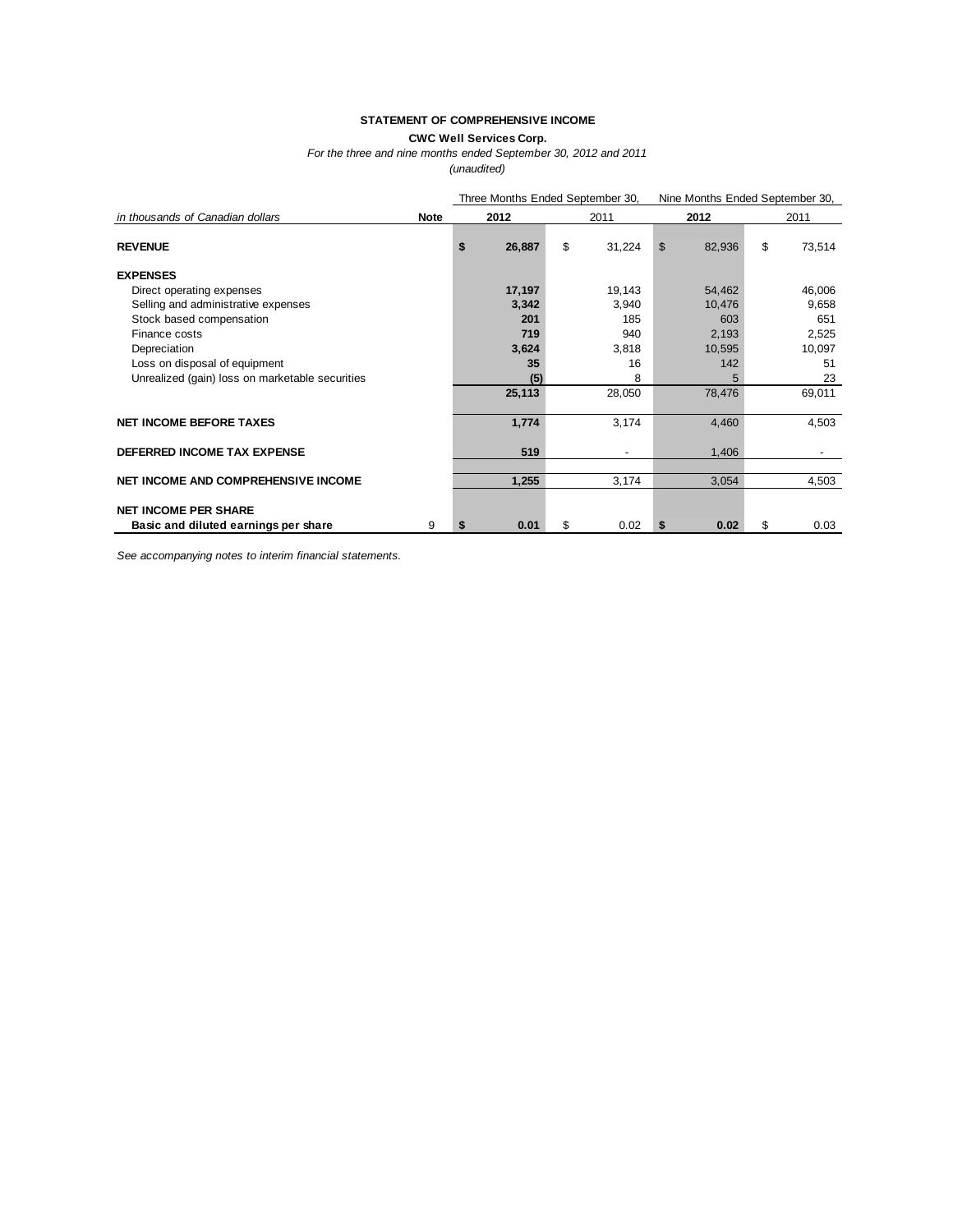#### **STATEMENT OF CHANGES IN EQUITY**

**CWC Well Services Corp.**

*For the nine months ended September 30, 2012 and 2011*

*(unaudited)*

|                                                       |      |               |                | Share    |    | Contributed    |                |                |                     |
|-------------------------------------------------------|------|---------------|----------------|----------|----|----------------|----------------|----------------|---------------------|
| in thousands                                          | Note | <b>Shares</b> |                | Capital  |    | <b>Surplus</b> |                | <b>Deficit</b> | <b>Total Equity</b> |
| Balance at January 1, 2011                            |      | 158,739       | \$             | 110,774  | \$ | 3,657          | \$             | (24, 445)      | \$<br>89,986        |
| Net income and comprehensive income for the period    |      |               |                |          |    |                |                | 4,503          | 4,503               |
| Transactions with owners, recorded directly in equity |      |               |                |          |    |                |                |                |                     |
| Stock based compensation                              |      |               |                |          |    | 651            |                |                | 651                 |
| Shares issued                                         |      | 172           |                | 72       |    | (29)           |                |                | 43                  |
| Shares redeemed                                       | 8    | (2,304)       |                | (1,591)  |    | 797            |                |                | (794)               |
| Balance at September 30, 2011                         |      | 156,607       | \$             | 109,255  | \$ | 5,076          | \$             | (19, 942)      | \$<br>94,389        |
|                                                       |      |               |                |          |    |                |                |                |                     |
| Balance at January 1, 2012                            |      | 156,444       | $\mathfrak{S}$ | 109,143  | \$ | 5,236          | $\mathfrak{L}$ | (11, 755)      | \$<br>102,624       |
| Net income and comprehensive income for the period    |      |               |                |          |    |                |                | 3,054          | 3,054               |
| Transactions with owners, recorded directly in equity |      |               |                |          |    |                |                |                |                     |
| Stock based compensation                              |      |               |                |          |    | 550            |                |                | 550                 |
| Shares issued                                         | 8    | 143           |                | 58       |    | (23)           |                |                | 35                  |
| Shares redeemed                                       | 8    | (1,625)       |                | (1, 120) |    | (147)          |                |                | (1, 267)            |
| Dividends declared                                    |      |               |                |          |    |                |                | (7, 724)       | (7, 724)            |
| Balance at September 30, 2012                         |      | 154,962       | -S             | 108,081  | S. | 5,616          | S              | (16,425)       | \$<br>97,272        |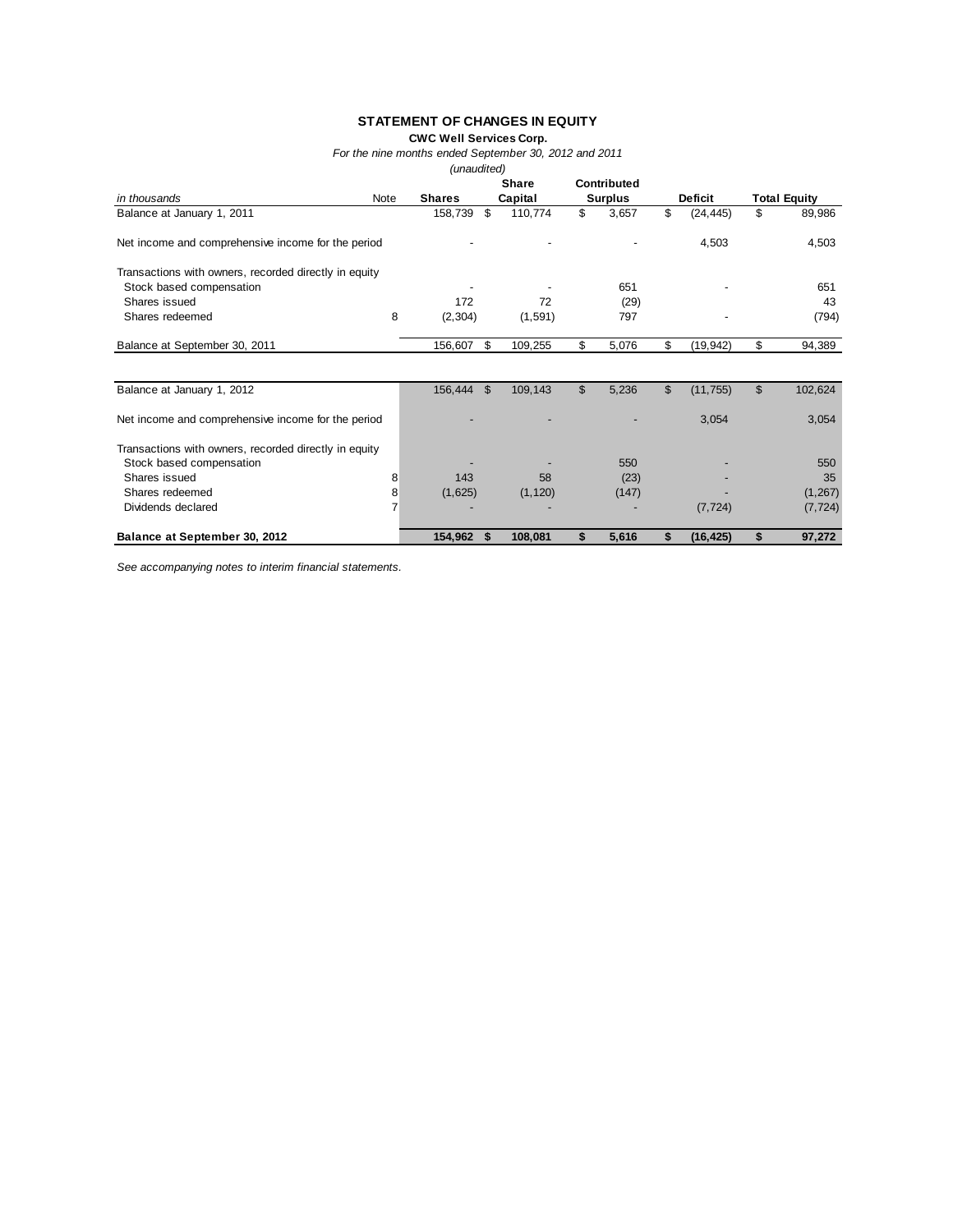## **STATEMENT OF CASH FLOWS**

**CWC Well Services Corp.**

*For the nine months ended September 30, 2012 and 2011*

*(unaudited)*

| in thousands of Canadian dollars                               | Note | 2012           |                          | 2011              |
|----------------------------------------------------------------|------|----------------|--------------------------|-------------------|
| <b>CASH PROVIDED BY (USED IN):</b>                             |      |                |                          |                   |
| <b>OPERATING:</b>                                              |      |                |                          |                   |
| Net income                                                     |      | \$<br>3,054    | \$                       | 4,503             |
| Adjustments for:                                               |      |                |                          |                   |
| Stock based compensation                                       |      | 603            |                          | 651               |
| Interest on employee loans                                     |      | (2)            |                          | (4)               |
| Finance costs                                                  |      | 2,193          |                          | 2,525             |
| Loss on disposal of equipment                                  |      | 142            |                          | 51                |
| Unrealized loss on marketable securities                       |      | 5              |                          | 23                |
| Deferred income tax expense                                    |      | 1,406          |                          |                   |
| Depreciation                                                   |      | 10,595         |                          | 10,097            |
|                                                                |      | 17,996         |                          | 17,846            |
| Change in non-cash working capital                             | 10   | 10,988         |                          | (2, 535)          |
|                                                                |      | 28,984         |                          | 15,311            |
| <b>INVESTING:</b>                                              |      |                |                          |                   |
| Acquisitions                                                   |      |                |                          | (38,000)          |
| Purchase of equipment                                          |      | (10, 643)      |                          | (3,007)           |
| Proceeds on sale of equipment                                  |      | 470            |                          | 46                |
|                                                                |      | (10, 173)      |                          | (40, 961)         |
|                                                                |      |                |                          |                   |
| <b>FINANCING:</b>                                              |      |                |                          |                   |
| Issue of long-term debt                                        |      |                |                          | 60,000            |
| Repayment of long-term debt                                    |      | (10,000)       |                          | (33,000)<br>1,666 |
| Increase (decrease) in bank indebtedness<br>Finance costs paid |      | (259)<br>(143) |                          | (420)             |
| Interest paid                                                  |      | (2,033)        |                          | (2, 160)          |
| Finance lease repayments                                       |      | (106)          |                          | (104)             |
| Common shares repurchased, net of proceeds on options          | 8    | (1, 232)       |                          | (332)             |
| Dividends paid                                                 |      | (5,038)        |                          |                   |
|                                                                |      | (18, 811)      |                          | 25,650            |
|                                                                |      |                |                          |                   |
| <b>CHANGE IN CASH</b>                                          |      |                |                          |                   |
| <b>CASH, BEGINNING OF PERIOD</b>                               |      |                |                          |                   |
| <b>CASH, END OF PERIOD</b>                                     |      | \$             | $\overline{\mathcal{S}}$ |                   |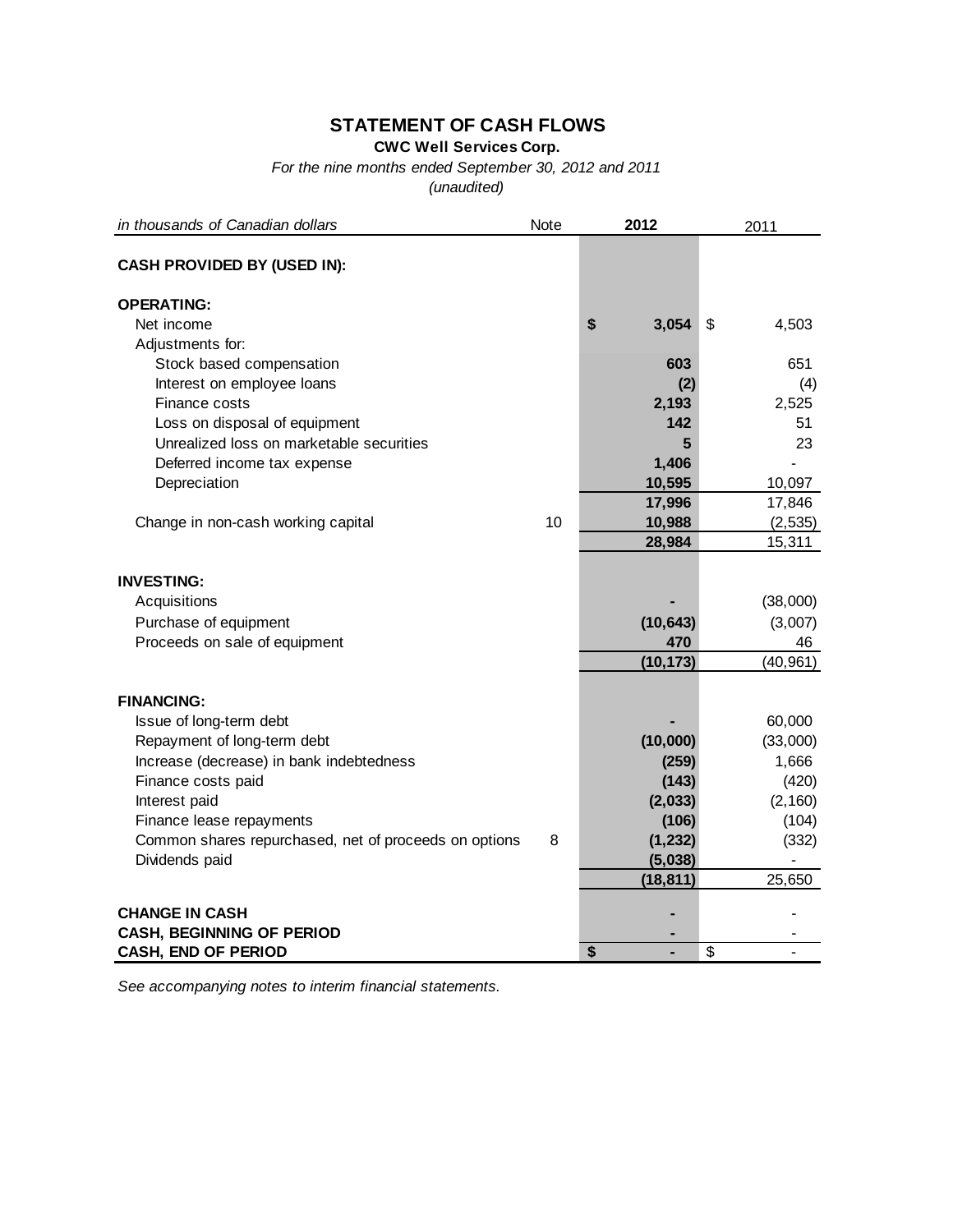#### **1. Reporting entity:**

CWC Well Services Corp. ("CWC" or the "Company") is incorporated under the Canada Business Corporations Act. The address of the Company's registered office is Suite 755, 255 –  $5<sup>th</sup>$  Avenue Southwest, Calgary, Alberta, Canada. The Company is an oilfield services company providing production services to oil and gas exploration and development companies throughout the Western Canadian Sedimentary Basin.

#### **2. Basis of presentation:**

#### (a) **Statement of compliance**

These interim financial statements have been prepared in accordance with IAS 34 *Interim Financial Reporting* and do not include all of the information required for full annual financial statements.

These interim financial statements were approved by the Board of Directors on November 15, 2012.

#### (b) **Use of estimates and judgments**

The preparation of the interim financial statements requires management to make judgements, estimates and assumptions that affect the application of accounting policies and the reported amounts of assets and liabilities, income and expense. Actual results may differ from these estimates.

In preparing these interim financial statements, the significant judgments made by management in applying the Company's accounting policies and the key sources of estimation uncertainty were the same as those that applied to the financial statements as at and for the year ended December 31, 2011.

#### **3. Seasonality of operations:**

The Company's operations are located in Western Canada. The ability to move heavy equipment safely and efficiently in Western Canadian oil and natural gas fields is dependent on weather conditions. Activity levels during the first quarter are typically the most robust as the frost creates a stable ground mass that allows for easy access to well sites and easier service rig movement. The second quarter is traditionally the slowest due to road bans during spring break-up. When winter's frost leaves the ground, it renders many secondary roads incapable of supporting the weight of heavy equipment until they have thoroughly dried out. Road bans during this time restrict service rig and support equipment access to well sites. The third quarter has more activity as the summer months are typically drier than the second quarter. The fourth quarter is again quite active as winter temperatures freeze the ground once more maximizing site access. However, there may be temporary halts to operations in extreme cold weather when the temperature falls below -35C.

#### **4. Significant accounting policies:**

Except as described below, the accounting policies applied by the Company in these interim financial statements are the same as those applied by the Company in its financial statements as at and for the year ended December 31, 2011.

#### **(a) Accounting policies for new transactions and events**

#### **Dividends**

Dividends on shares are recognized in the Company's financial statements in the period in which the dividends are declared and approved by the Board of Directors of the Company.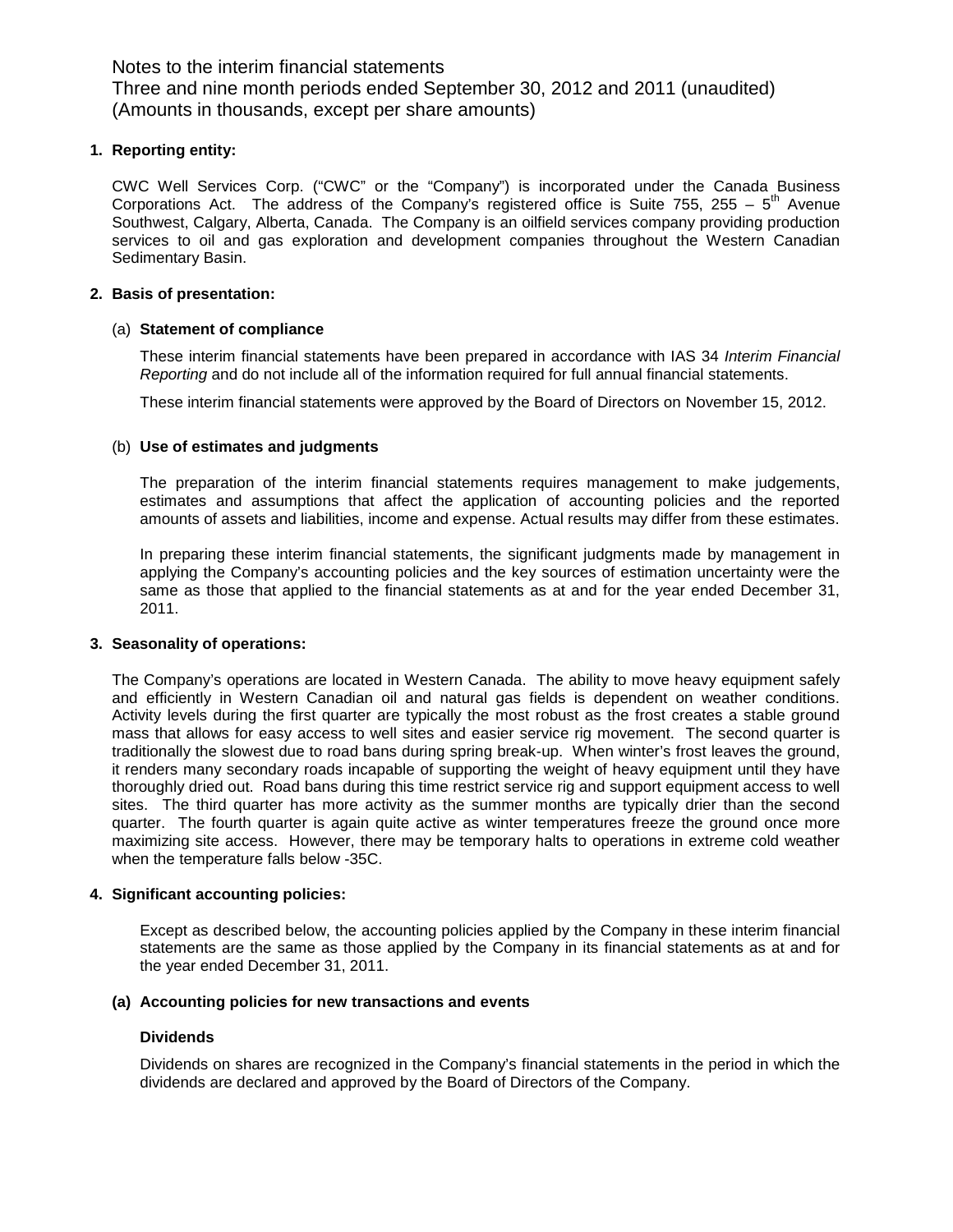#### **5. Operating segments:**

The Company operates in two primary segments within the service industry in Western Canada: Well Servicing and Other Oilfield Services. The Well Servicing segment provides well services through the use of service rigs and coil tubing units. The Other Oilfield Services segment provides snubbing and production testing, primarily providing support services to the well service business.

The amounts related to each industry segment are as follows:

|                                                 |                       | <b>Other Oilfield</b> |           |         |
|-------------------------------------------------|-----------------------|-----------------------|-----------|---------|
| THREE MONTHS ENDED SEPTEMBER 30, 2012           | <b>Well Servicing</b> | <b>Services</b>       | Corporate | Total   |
|                                                 |                       |                       |           |         |
| Revenue                                         | 24,921                | 1,966                 |           | 26,887  |
| Finance costs                                   |                       |                       | 719       | 719     |
| Net income (loss) before depreciation and taxes | 7,266                 | 265                   | (2, 133)  | 5,398   |
| Depreciation                                    | 3,170                 | 314                   | 140       | 3,624   |
| Net income (loss) before tax                    | 4,096                 | (49)                  | (2, 273)  | 1,774   |
| Income tax expense                              |                       |                       | 519       | 519     |
| Net income (loss) after tax                     | 4,096                 | (49)                  | (2,792)   | 1,255   |
| Property and equipment                          | 116,522               | 8,953                 | 1.013     | 126,488 |
| Capital expenditures                            | 2,011                 | 38                    |           | 2,056   |

| THREE MONTHS ENDED SEPTEMBER 30, 2011           | <b>Well Servicing</b> | <b>Services</b> | Corporate | Total   |
|-------------------------------------------------|-----------------------|-----------------|-----------|---------|
|                                                 |                       |                 |           |         |
| Revenue                                         | 25,419                | 5,805           |           | 31,224  |
| Finance costs                                   |                       |                 | 940       | 940     |
| Net income (loss) before depreciation and taxes | 7.489                 | 1.825           | (2,322)   | 6,992   |
| Depreciation and amortization                   | 3.141                 | 545             | 132       | 3,818   |
| Net income (loss) before taxes                  | 4,348                 | 1.280           | (2, 454)  | 3.174   |
| Net income (loss)                               | 4.348                 | 1.280           | (2, 454)  | 3.174   |
| Property and equipment                          | 118,343               | 15,533          | 845       | 134,721 |
| Acquisitions through business combinations      |                       |                 |           |         |
| Capital expenditures                            | 1.205                 | 32              | 192       | 1.429   |

|                                                 |                       | <b>Other Oilfield</b> |           |         |
|-------------------------------------------------|-----------------------|-----------------------|-----------|---------|
| NINE MONTHS ENDED SEPTEMBER 30, 2012            | <b>Well Servicing</b> | <b>Services</b>       | Corporate | Total   |
|                                                 |                       |                       |           |         |
| Revenue                                         | 75,672                | 7,264                 |           | 82,936  |
| Finance costs                                   |                       |                       | 2,193     | 2,193   |
| Net income (loss) before depreciation and taxes | 20,701                | 935                   | (6, 581)  | 15,055  |
| Depreciation                                    | 9,232                 | 944                   | 419       | 10,595  |
| Net income (loss) before tax                    | 11,469                | (9)                   | (7,000)   | 4,460   |
| Income tax expense                              |                       |                       | 1,406     | 1,406   |
| Net income (loss)                               | 11,469                | (9)                   | (8, 406)  | 3,054   |
| Property and equipment                          | 116,522               | 8,953                 | 1,013     | 126,488 |
| Capital expenditures                            | 9,860                 | 492                   | 291       | 10,643  |
|                                                 |                       | <b>Other Oilfield</b> |           |         |
| NINE MONTHS ENDED SEPTEMBER 30, 2011            | <b>Well Servicing</b> | <b>Services</b>       | Corporate | Total   |
|                                                 |                       |                       |           |         |
| Revenue                                         | 59,909                | 13,605                |           | 73,514  |
| Finance costs                                   |                       |                       | 2,525     | 2,525   |
| Net income (loss) before depreciation and taxes | 17,080                | 3,741                 | (6, 221)  | 14,600  |
| Depreciation                                    | 8,013                 | 1,662                 | 422       | 10,097  |
| Net income (loss)                               | 9,067                 | 2,079                 | (6, 643)  | 4,503   |
| Property and equipment                          | 118,343               | 15,533                | 845       | 134,721 |
| Acquisitions through business combinations      | 38,000                |                       |           | 38,000  |
| Capital expenditures                            | 2,668                 | 66                    | 273       | 3,007   |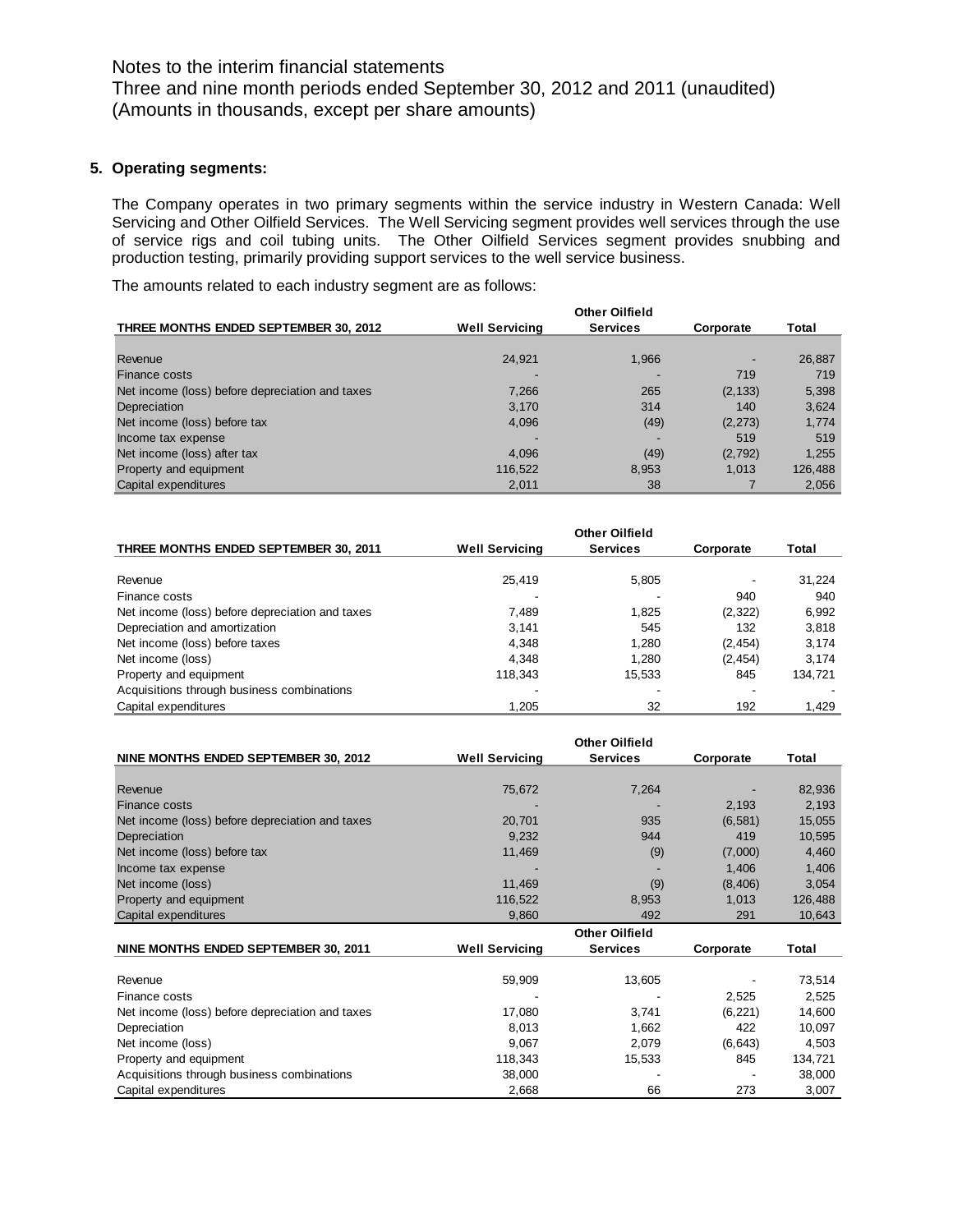#### **6. Loans and borrowings:**

On March 20, 2012, the Company amended the credit facility from a syndicate of lenders which consists of a \$19.5 million non-extendable committed non-revolving facility (\$19.5 million outstanding at September 30, 2012 (December 31, 2011: \$25.5 million)) and a non-extendable committed revolving facility to a maximum of \$46 million (\$18.5 million outstanding at September 30, 2012 (December 31, 2011: \$22.5 million)) each with a maturity date of April 30, 2014. The \$46 million revolving portion of the facility consists of a swing line facility to a maximum of \$5 million with the remainder consisting of prime based loans and bankers acceptances. The amendment accommodated the payment of dividends and increased the maximum available under the facility to \$70.5 million reducing each quarter by the principal payments required on the non-revolving facility. The facility is subject to covenants which are common to these types of arrangements.

As at September 30, 2012, \$737 was drawn under the swingline. The Company had cash of \$256, offsetting outstanding cheques of \$1,070 resulting in a bank indebtedness position of \$1,551 (December 31, 2011: \$1,810).

The Company was in compliance with all debt covenants as at September 30, 2012 and December 31, 2011.

#### **7. Dividends:**

On March 20, 2012, the Company declared a dividend of \$0.0325 per common share. The dividend was paid on July 13, 2012 to shareholders of record on June 29, 2012. On August 13, 2012, the Company declared a quarterly dividend of \$0.01625 per common share. The dividend was paid on October 15, 2012 to shareholders of record on September 28, 2012. Dividends payable as at September 30, 2012 is \$2,518 (December 31, 2011 \$NIL).

The Company intends to pay quarterly cash dividends to shareholders at a level that supports the sustainability of the Company. Such dividends are at the sole discretion of the Company and its Board of Directors and are subject to numerous factors including, but not limited to, the financial performance of the Company, debt covenants and obligations including credit availability, and the working capital and future capital requirements of the Company.

#### **8. Share capital:**

The Company renewed a Normal Course Issuer Bid ("NCIB") effective April 1, 2012, to purchase from time to time, as it is considered advisable, up to 7,775,196 of its issued and outstanding common shares on the open market through the facilities of the TSX Venture Exchange ("TSXV"). The price that the Company will pay for any common share under the NCIB will be the prevailing market price on the TSXV at the time of such purchase. Common shares acquired under the NCIB will be subsequently cancelled. During the nine months ended September 30, 2012, the Company purchased 1,625,000 (September 30, 2011: 631,500) shares under the NCIB for total consideration including commissions of \$1,267 (September 30, 2011: \$375). The re-purchased shares were returned to treasury and cancelled.

During the year ended December 31, 2011, 1,672,935 shares were repurchased from a former employee with the consideration being the cancellation of a share purchase loan in the amount of \$419. This transaction has not been reflected in the statement of cash flows as it was a non-cash transaction.

During the nine months period ended September 30, 2012, stock options were exercised resulting in the issuance of 143,332 shares (September 30, 2011: 171,649).